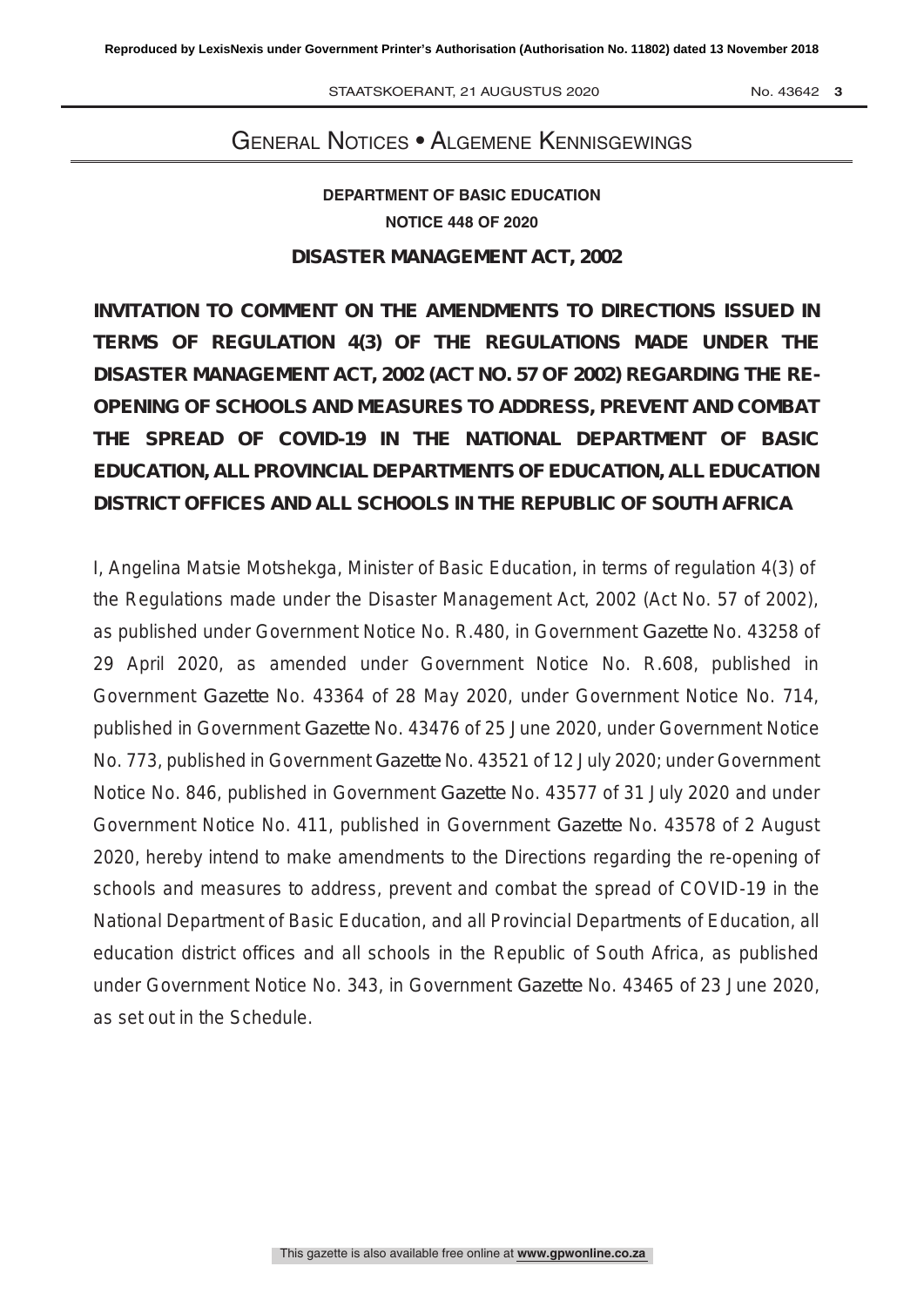Interested persons are hereby invited to submit comments on the draft amendment to the Directions by 7 September 2020. Written comments must be forwarded to Adv. Charles Ledwaba.

# **(a) post to:**

Department of Basic Education Private Bag X895, Pretoria, 0001;

# **(b) hand to:**

 Department of Basic Education Sol Plaatje House, 222 Struben Street, Pretoria;

- **(c) fax to:**  012 3239 430
- **(d) by email to:**  Ledwba.C@dbe.gov.za.

Mate expertire

**MRS AM MOTSHEKGA, MP MINISTER OF BASIC EDUCATION DATE: 21 AUGUST 2020**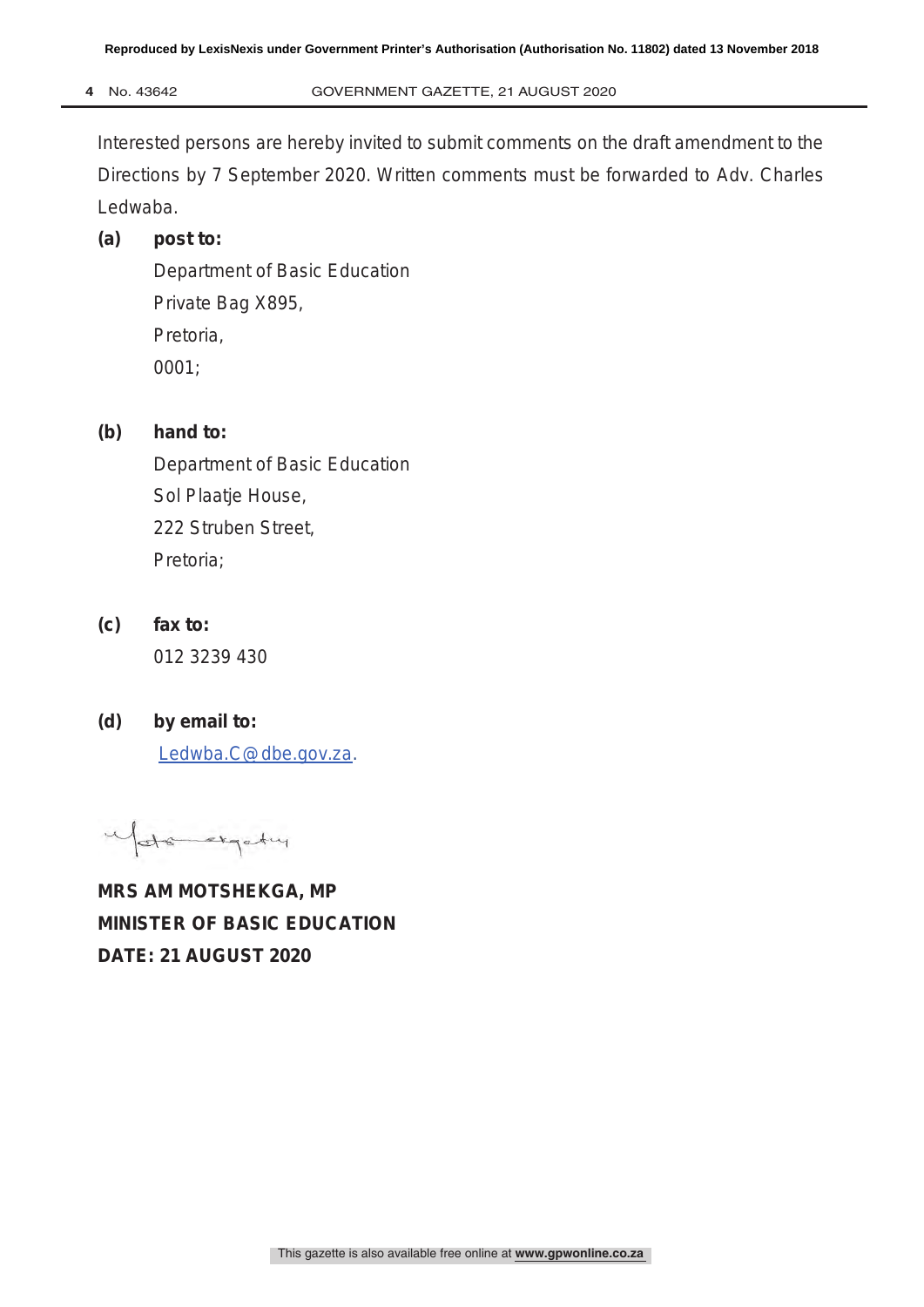### **SCHEDULE**

### **Definition**

**1.** In this Schedule the "Directions" means the Directions regarding the re-opening of schools and measures to address, prevent and combat the spread of COVID-19 in the National Department of Basic Education, and Provincial Departments of Education, and all schools in the Republic of South Africa, as published under Government Notice No. 343, in Government *Gazette* No. 43465 of 23 June 2020 and further amended under Government Notice No. 357, published in Government *Gazette* No. 43488 of 29 June 2020, Government Notice No. 370, published in Government *Gazette* No. 43510 of 7 July 2020,Government Notice No. 371, published in Government *Gazette* No. 43511 of 8 July 2020 and Government Notice No. 411, published in Government *Gazette* No. 43578 of 2 August 2020.

#### **Amendment of direction 8 of Directions**

- **2.** Direction 8 of the Directions is hereby amended—
	- (a) by the substitution for subdirection (1) of the following subdirection:
- "8(1) All public schools including special schools as contemplated by the South African Schools Act, must comply with all Directions, Guidelines and Circulars regarding the re-opening of schools. In addition, schools must comply with the Guidelines developed for the specific categories of learners with disabilities, including, but not limited to, the following:
	- (b) by the deletion of sub-direction (2) and (3);
	- (c) by the substitution of subdirection (8) of the following subdirection: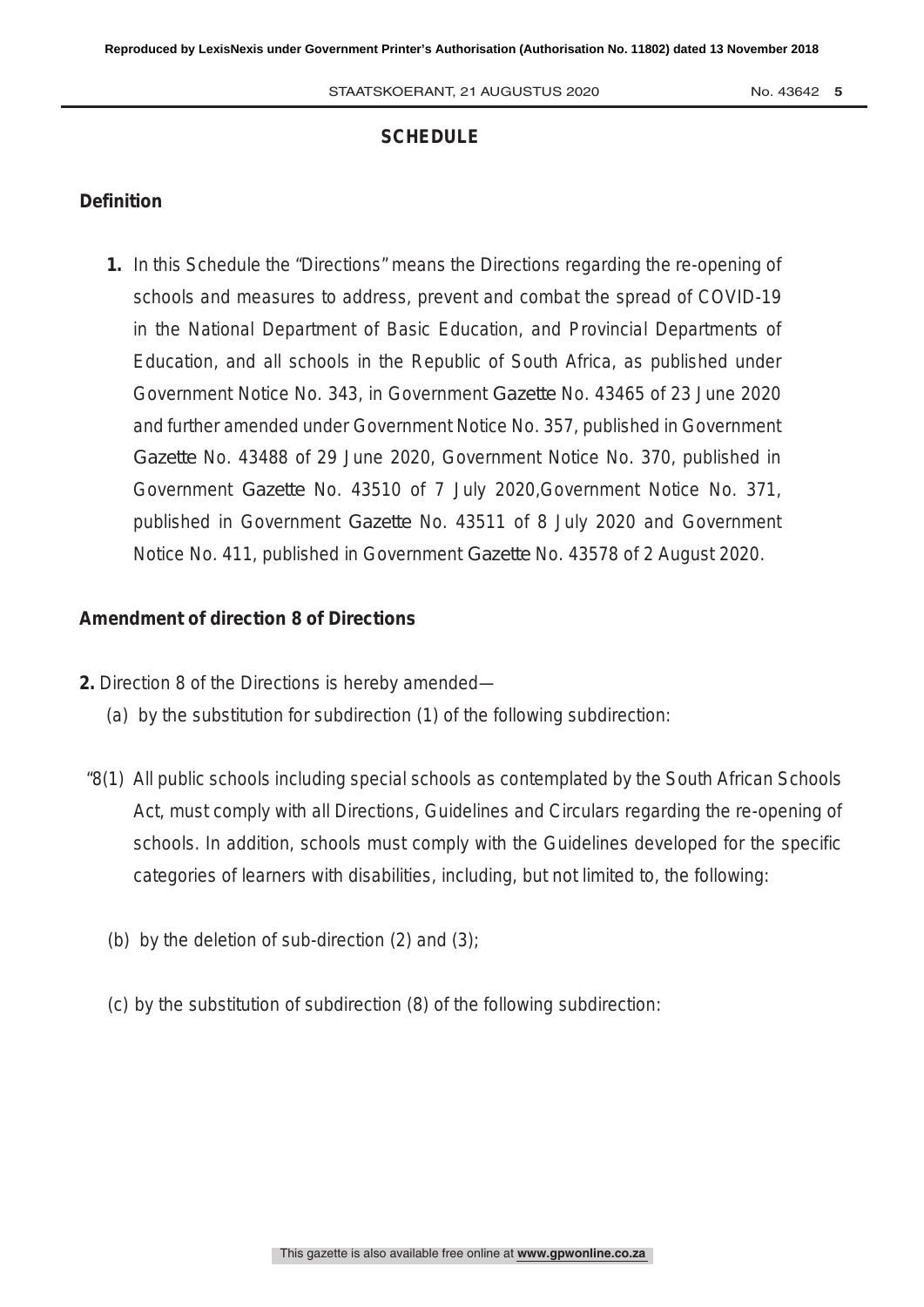- 
- **6** No. 43642 GOVERNMENT GAZETTE, 21 AUGUST 2020
- "(8) Where a learner does not return to school for any of the reasons referred to in direction 5(7), the Head of Department should: -

(a) make all reasonable efforts to ensure the:

- (i) availability and distribution of teaching and learning materials in appropriate modes and access to remote support from teachers;
- (ii) provision or loan of assistive devices for use at home; and
- (iii) provision of and access to therapeutic services where necessary.

(d) by the insertion after direction 8 of the following subdirection:

"8(9) Applications for full or partial exemption of the learner from compulsory school attendance, must be made as contemplated in direction 6, and such application must be accompanied by any request for support, as contemplated in sub-direction 8(8)(a), by:

(i) completing a form substantially similar to Annexure E1 for learning and teaching support material;

- (ii) completing a form substantially similar to Annexure E1 for assistive device; or
- (iii) completing a form substantially similar to Annexure E1, for therapeutic services.".

## **Amendment of direction 9 of Directions**

**3.** Direction 9 of the Directions is hereby amended

by the insertion after subdirection (4) of the following subdirections:

"(4A)(a) Despite subdirection 9(4); in order to provide for the necessary reasonable accommodation needs of learners, if a school hostel exceeds the number of learners it can accommodate in accordance with social distancing requirements, the school hostel will not be required to close in its entirety provided that the school must make provision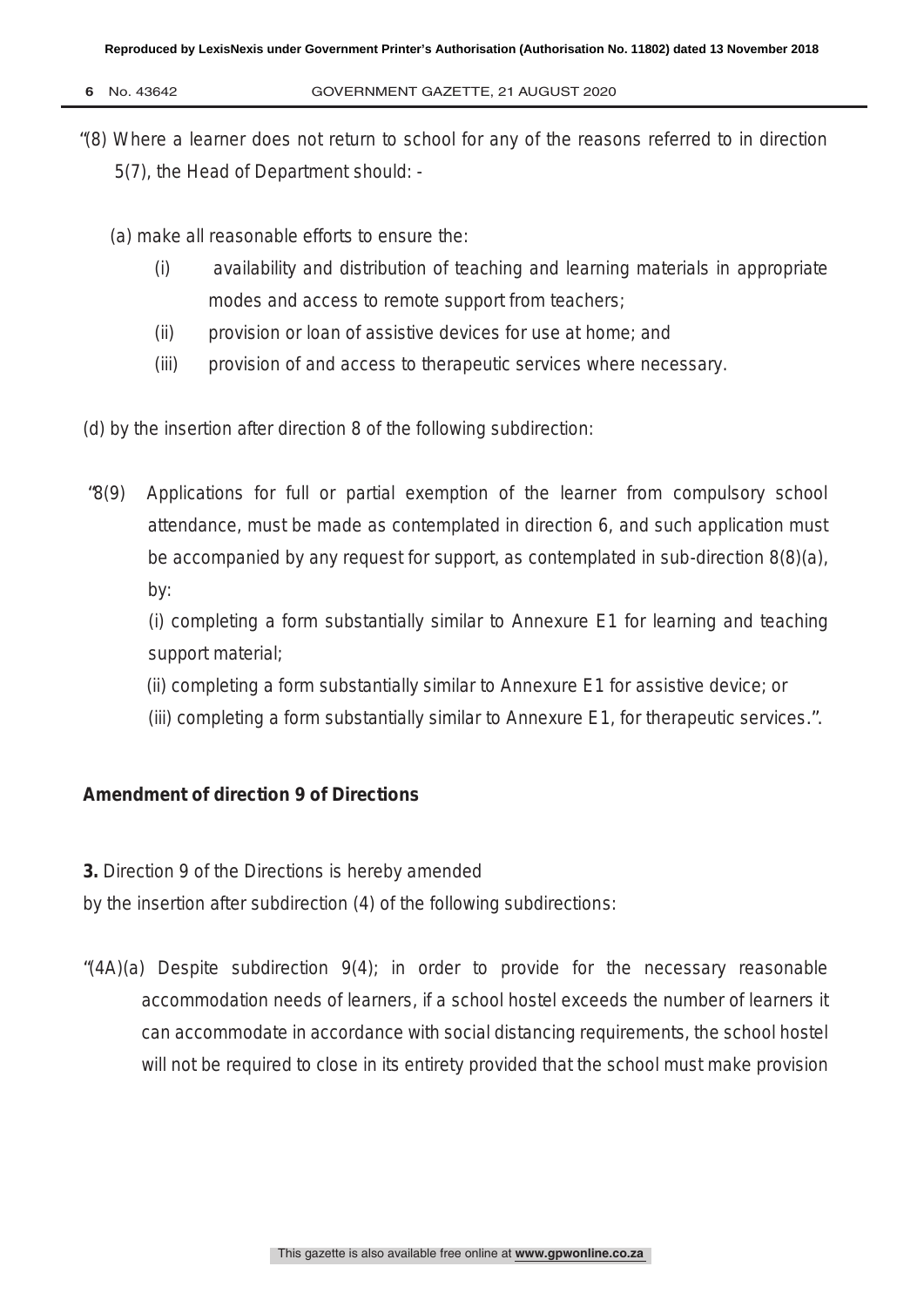for alternatives in order to ensure the reasonable accommodation of learners in school hostels.,.

(b) Where the school cannot provide alternatives as contemplated in (4A) (a) the Provincial Department of Education must provide additional infrastructure capacity for a school hostel..".

### **Amendment of Direction 15 of the Directions**

- **4.** Direction 15 of the Directions is hereby amended-
- (a) by insertion after subdirection (4) of the following subdirection-

"15 (5) A school that has a large enough facility, such as a school hall, may accommodate more than 50 persons in that facility at a time: Provided that all health, safety and social distancing requirements are complied with.".

# **Amendment of Annexure E1 of Directions**

**5.** Annexure E1 of the Directions is hereby substituted for the following Annexure:

### "**ANNEXURE E1 APPLICATION FOR EXEMPTION OF LEARNER TO ATTEND SCHOOL** [Application in terms of direction  $6(1)(a)$ ,  $6(1)(b)$  and  $6(1)(c)$ ] *(To be completed by the parent/caregiver/designated family member*

I, the contract of the contract of the contract of the contract of the contract of the contract of the contract of the contract of the contract of the contract of the contract of the contract of the contract of the contrac parent, caregiver or a designated family member *(delete whichever is not applicable)* of \_\_\_\_\_\_\_\_\_\_\_\_\_\_\_\_\_\_\_\_\_\_\_\_\_\_\_\_\_\_ (Name of learner) who is in Grade \_\_\_\_\_\_\_ at  $\alpha$  at  $\alpha$  at  $\alpha$  at  $\alpha$  at  $\alpha$  at  $\alpha$  at  $\alpha$  at  $\alpha$  at  $\alpha$  at  $\alpha$  at  $\alpha$  at  $\alpha$  at  $\alpha$  at  $\alpha$  at  $\alpha$  at  $\alpha$  at  $\alpha$  at  $\alpha$  at  $\alpha$  at  $\alpha$  at  $\alpha$  at  $\alpha$  at  $\alpha$  at  $\alpha$  at  $\alpha$  at  $\alpha$  at  $\alpha$  at  $\alpha$ school), hereby apply to the Head of Department to exempt the learner from compulsory school attendance, in terms of section 4 of the South African Schools Act, 1996 (Act No. 84 of 1996), for the period of the national state of disaster. I do so, and take full responsibility, to oversee the learning of the learner at home as indicated in the signed agreement (Annexure E2). The reasons for my application for